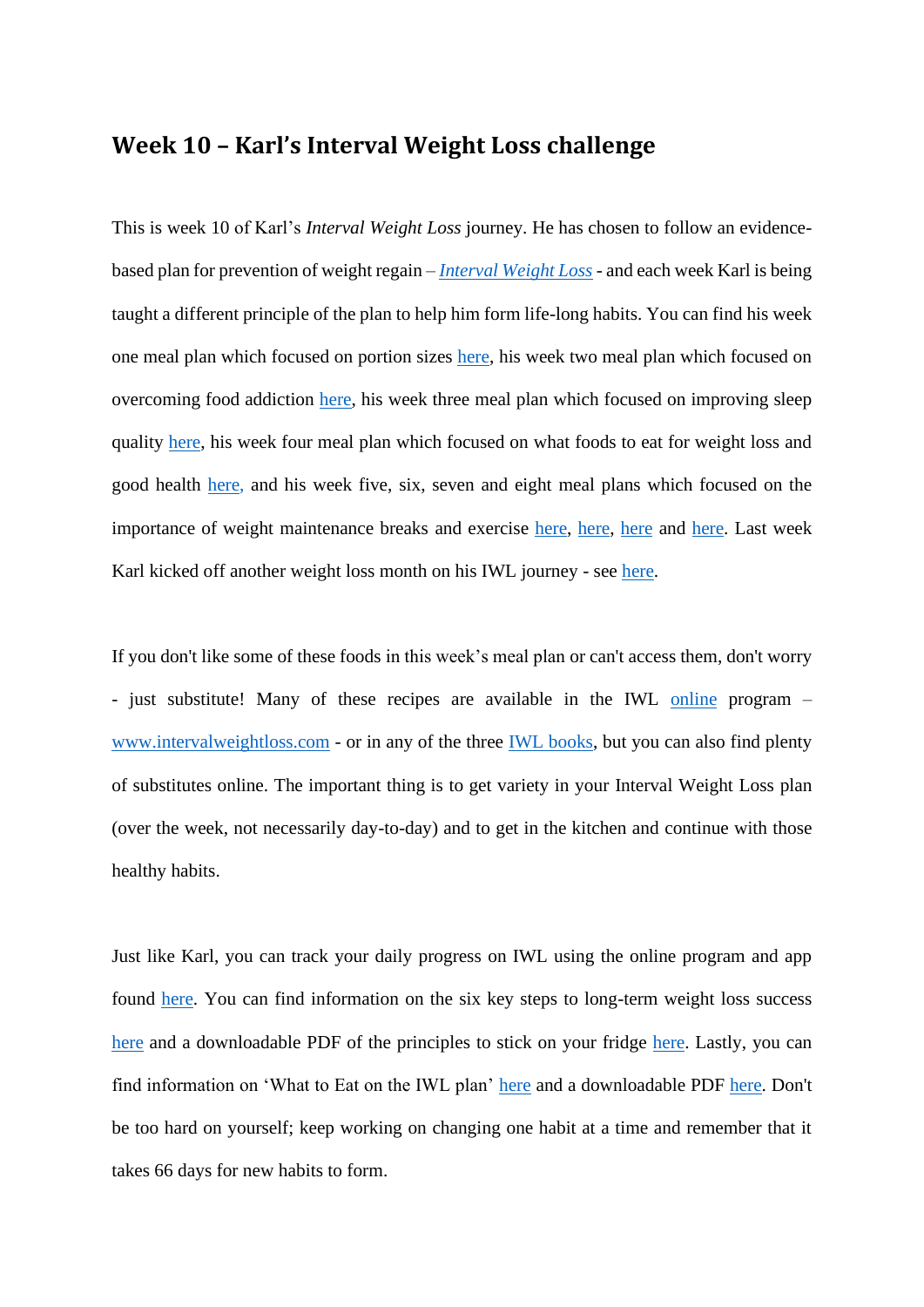#### **Sunday**

Brekkie **–** Nutty tahini granola. Make a large batch to use for breakfasts and snacks throughout the week. See included IWL recipe.

Morning tea **–** 200g natural yoghurt with berries and honey.

Lunch **–** Home-made pizzas. Use some wholemeal Lebanese breads for the bases and try a variety of flavours with different veggies.

Afternoon tea **–** Piece of fruit with a small handful of nuts.

Dinner – Easy green risotto. This recipe with cooking demonstration can be found [here.](https://www.youtube.com/watch?v=NY1aDwtHCoE&list=PL-ut39K0QUW2ImUlvO1IRh1fGj7J5KrL7&index=6&t=0s)

#### **Monday**

Brekkie **–** Zucchini overnight oats. Make sure to prep this one the night before. This recipe can be found [here.](https://www.youtube.com/watch?v=f4nZY5e8Cuo&list=PL-ut39K0QUW2ImUlvO1IRh1fGj7J5KrL7&index=2)

Morning tea **–** Avocado on wholegrain toast.

Lunch **–** Leftover risotto from last night.

Afternoon tea **–** One apple with almond butter**.**

Dinner **–** Crispy chickpea salad – see included IWL recipe.

#### **Tuesday**

Brekkie **–** Nutty tahini granola made on Sunday.

*Do you know which milk is healthiest? You can watch this short video [here.](https://www.youtube.com/watch?v=UuoF4PSwSAc)*

Morning tea **–** Two mandarins.

Lunch **–** Leftover crispy chickpea salad.

Afternoon tea **–** Tin of tuna in olive oil on wholegrain crackers.

Dinner **–** Tray baked salmon (or chicken – drumsticks work well and are kid and budget friendly) and vegetables. Try cauliflower, broccoli, potato, sweet potato, zucchini or pumpkin.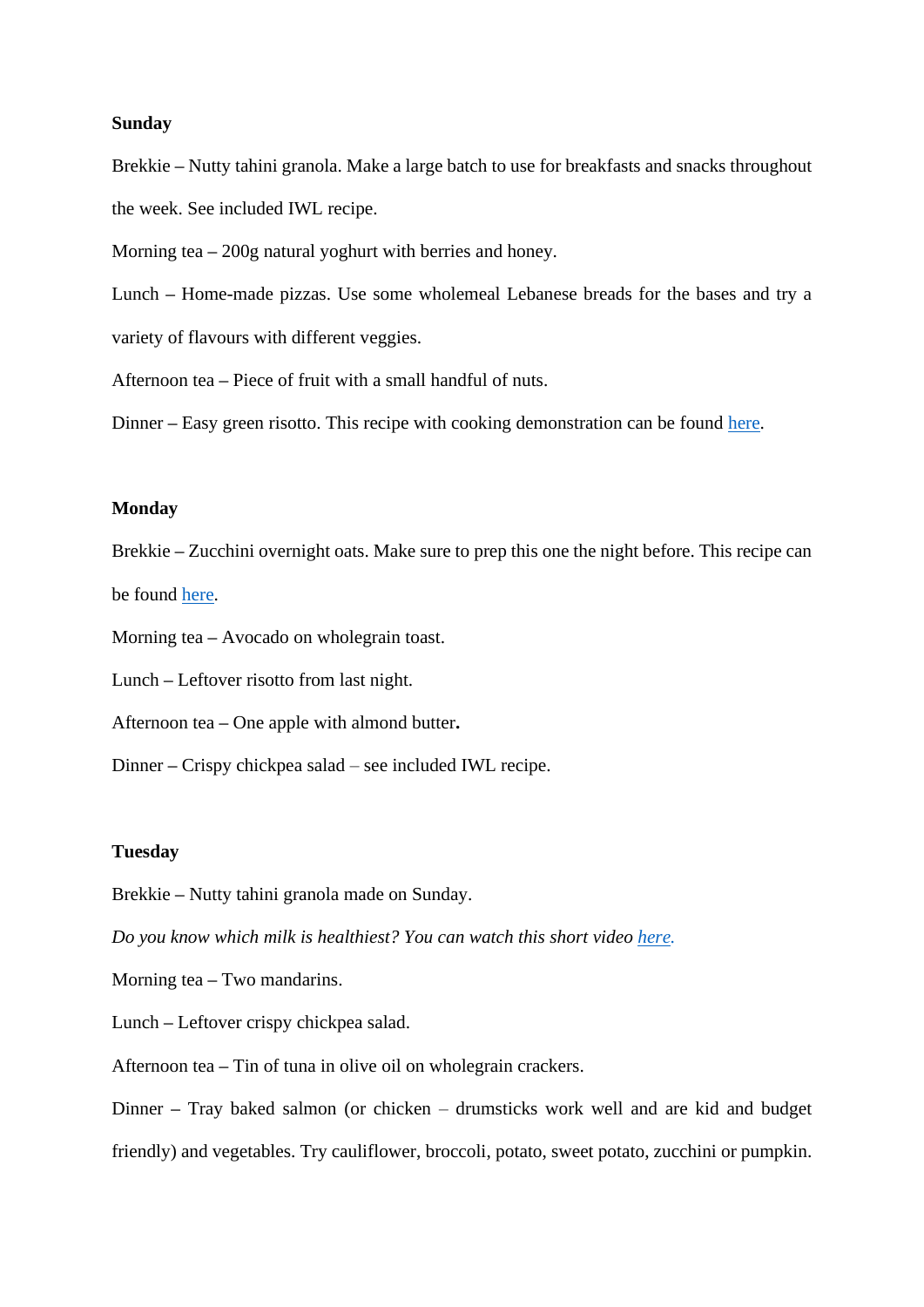*Do you know what oil you should be cooking with?* You can watch this short video [here.](https://www.youtube.com/watch?v=2loWCWB6zow&list=PL-ut39K0QUW0A81p_FyAvg5AYFQnS2rjI&index=6)

#### **Wednesday**

Brekkie **–** Avocado on wholegrain toast with sliced tomato, plus coffee made with milk.

Morning tea – Piece of fruit with a handful of roasted cashews or almonds.

Lunch **–** Quarter BBQ chook, ½ packet of pre-cooked microwave rice and a bag of salad from the supermarket.

Afternoon tea **–** Small Greek or natural yogurt with berries (fresh or frozen).

Dinner **–** Vegetable minestrone with wholegrain bread. If you have a slow cooker, you can get this going in the morning before work/life gets in your way, and have a healthy, cheap and delicious meal waiting for you at 6pm. There are plenty of soup recipes in your IWL [app.](https://intervalweightloss.com/)

### **Thursday**

Brekkie **–** Microwave porridge with berries, apple and cinnamon, honey, nuts or stewed rhubarb.

Morning tea **–** One banana.

Lunch **–** Leftover soup.

Afternoon tea **–** Tin of tuna on wholegrain crackers**.**

Dinner **–** Treat yourself! Go out and have whatever you like.

#### **Friday**

Brekkie **–** Two boiled eggs with two slices of wholegrain toast, plus coffee with milk.

Morning tea **–** One apple with almond butter.

Lunch **–** Roast veggies – can be speedily bulked up by a microwave packet of quinoa, rice or barley.